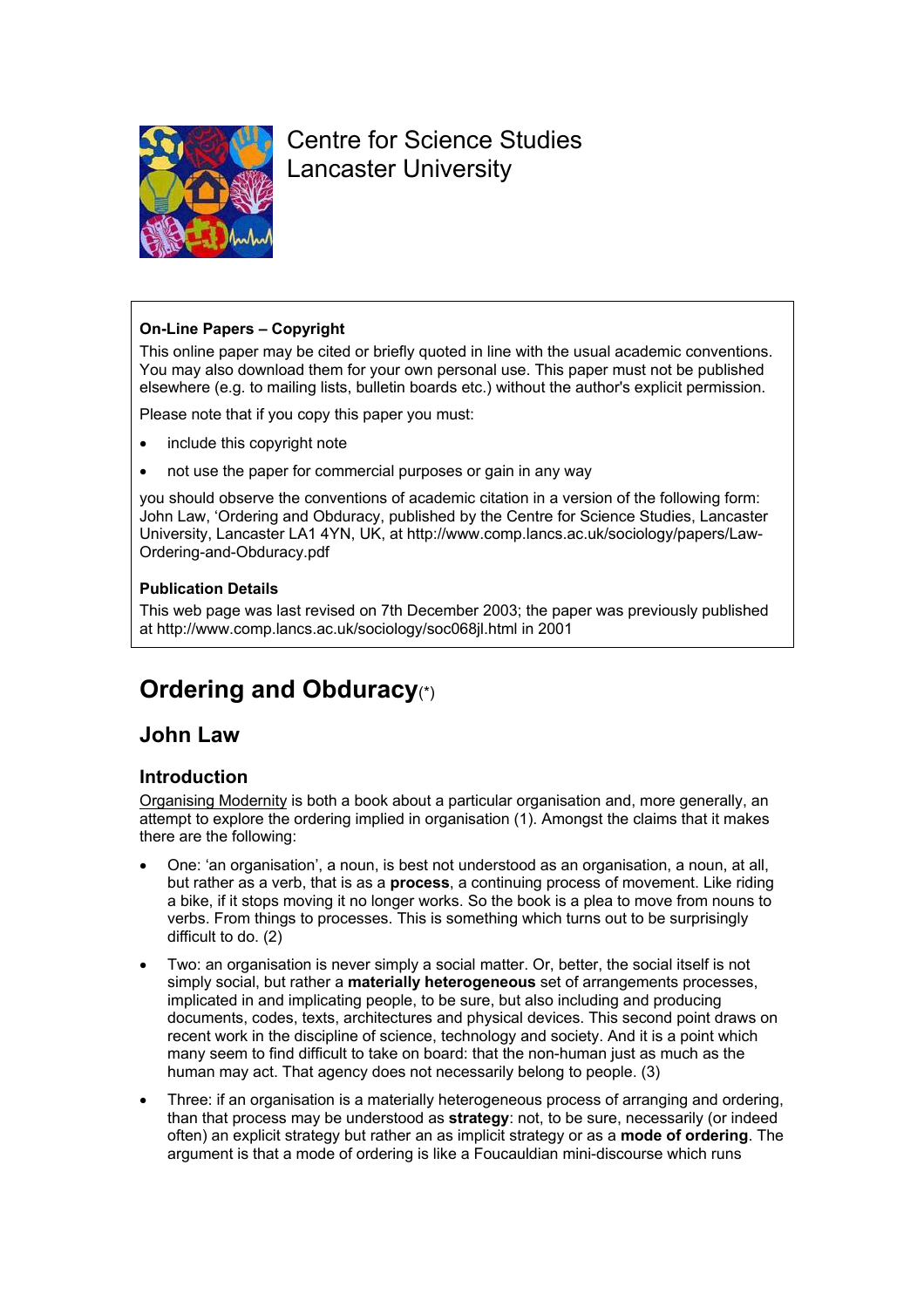

through, shaping, and being carried in the materially heterogeneous processes which make up the organisation.

- Four: if organising may be understood strategically, then there is the further suggestion: that strategy is not single, but rather **multiple**. This means that in organisation there are different strategies at work, intersecting with one another, and that there is no single key order in the organisation. This is a political as well as an analytical point, since the book responds to the simplicities of the market solutions proposed by the neo-liberals of the late 1980s. The point being not that markets or what I call 'enterprise' are wrong in and of themselves, but rather that the hubris attached to the sentiment that 'there is no alternative' to markets is not only politically obnoxious but also analytically flawed. Of course there are alternatives. Organising (one might add the world) lives as sets of alternatives. To use philosopher Annemarie Mol's language, then, this fourth point insists on **difference**. (4)
- Five: organising is about **complex relations** between the different modes of ordering. Nothing simple. Sometimes these may undermine one another. Sometimes by contrast, they prop each other up. There are no simple stories to be told about organising as multiplicity. It is a painstaking empirical as well as an analytical task to explore the complexities of ordering and short-cuts are not possible. (5)
- And finally, six: organisations precisely work because they are **non-coherent**. An organisation which is gripped by a single version of reality – like a polity which suffers the same indignity – is not very long for this world. The real world is messy. Regrettably in the fevered imaginations of the social engineers the possibility of pure form, pure plan, pure order, is still to be found. (Let us hope that the  $21<sup>st</sup>$  century is less beset by the hideous purity of the utopians than was the  $20^{th}$ .) (6)

Someone recently asked me: do you still 'own' Organising Modernity? She meant: do you still think that you got it right? I guess that the answer is more or less yes, I do. I feel that I still own it. These arguments still make sense to me. Almost all of the lessons that I taught myself as I wrote it still feel right. Process. Material heterogeneity. Strategy. Multiplicity, and therefore discursive heterogeneity or difference. Complexity. Non-coherence. Resistance to purity. These still all make sense. I do not want to move so very far from them. But, and as I think through the issues, the character of ordering, I also begin to see different things and other issues start to come into focus. And it is to those that I want to explore here, half a move on from the arguments of Organising Modernity.

# **Obduracy**

So what is the problem now? What is the issue? There are various ways of talking about this. For instance, I am more interested in the **asymmetries of power** than I was a decade ago. For here Organising Modernity reveals its Foucauldian origins. Foucault tells us that power is not only a matter of domination, of asymmetry but is also a matter of enabling, constructing, of making possible. The modern episteme with its strategies of surveillance and discipline enables, precisely, the production of modernity: armies, schools, factories, penitentiaries, all of these are modern productions, along with the subjectivities that these entail. None would have been possible before the end of the eighteenth century and the production of modern sociotechnical relations and modern disciplined subjectivities. (7)

All of which is an argument that runs through the pages of Organising Modernity. The different modes of ordering produce certain forms of organisation. They produce certain material arrangements. They produce certain subject-positions. And they produce certain forms of knowledge. Daresbury laboratory is indeed productive! And here, though a concern with asymmetries of power does not entirely disappear, it is generally subordinate to power understood as productivity. I don't feel the need to recant this. But now I find that I am more bothered by the inequalities of power than I was. Without abandoning a concern with Foucauldian productivity, I want to find ways of imagining and interfering in the distributions of power.(8)

So that is my basic agenda. However, I prefer to tackle it indirectly by thinking about **obduracy**. It is fashionable – and indeed scarcely wrong – to note, following Karl Marx, that in an era of high modernity 'all that is sold melts into air' (9). Indeed there is a large literature on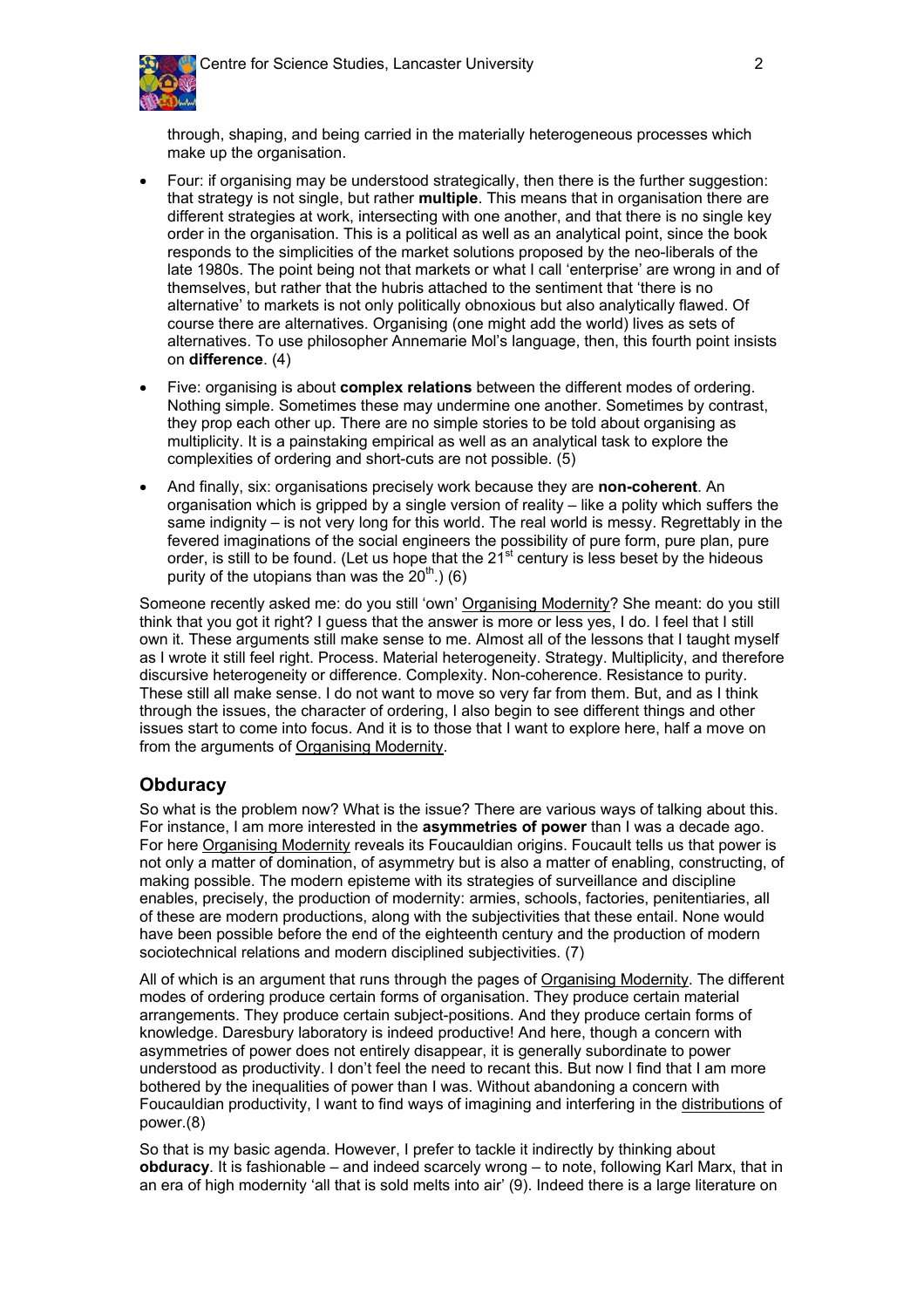

so-called 'globalisation' which (when it is not, in techno-celebratory mode, lauding the arrival of the 'global village', the ubiquity of the internet, and the availability of WAP telephones) notes that the moves and flows of capital are destructive as well as creative. (10) In this neo-Marxist trope obduracy is backgrounded in favour of change, certainty in favour of uncertainty, the fixed in favour of that which is mobile. All of what is no doubt right. Indeed sadly I can bring the point right home. Daresbury laboratory, the site of the ethnography in Organising Modernity, is shortly to be closed and the next generation synchrotron radiation source in the UK is to be built at a different site close to Oxford in the south of England.

But. But, and. Though everything changes, also it remains the same. As the neo-Marxists know well, the waves of creative destruction also generate obduracy: heroic and continued, arguably hegemonic, distributions of productivity. A world of inequality. And it is the obduracy of these distributions that begins to fascinate me. Daresbury laboratory itself was built in the 1960s, it has lasted something like forty years, and it has been subject to a number of major reinvestment programmes: which reveals a fair capacity to surf the waves of global scientific change. And the orderings built into the laboratory? Well, or so it seems to me, these indeed reveal an even more remarkable persistence – even if the location in which they are enacted and carried through is now displaced 300 kilometres to the south. So my question (not such a novel question, to be sure) is this: if everything is process, everything is change, if everything is flow, then how come so much stays in place? How is it that through those flows some kind of quasi-stability is secured? Some kind of obduracy is assured? Certain kinds of distributions of productivity seem, hegemonically, to sustain themselves?

So these are my questions. Without recanting Organising Modernity I am interested in the obduracy of power and its asymmetries. Since, I plan to move beyond the conclusions of the Daresbury study, let me start by pointing to two places where this indeed helps us to think about such durability. These have to do (1) with multiplicity and (2) with material delegation. Material delegation first.

# **Obduracy 1: Material Delegation**

The science, technology and society roots from which the Daresbury study grew has a great deal to say about obduracy. In particular, the social, I noted above, is never simply social. For instance, actor-network theory – and in a different though related way, the feminist material semiotics of Donna Haraway – are distinct from the sociologies not by virtue of the fact that they deal with different materials – for after all, there are plenty of social constructivist or labour process studies (to mention just two possibilities) which are thoroughly materialist. Rather, they distinguish themselves from the sociologies by dealing with different materials in the first instance in the same terms. (11) This is a sensibility which also informs Foucault's work. Discipline is (I remake the list that I made earlier) about bodies. It is about architectures. It is about time. It is about texts. It is about sight. It is about furniture. And, finally, it is about the soul. Discourse is a strategy which runs through and helps to produce all of these different material specificities. None has any particular priority.

So actor-network theory, feminist material semiotics, Foucauldian discourse analysis, the three share this propensity: to treat with different materials in the same terms. They are not philosophically materialist (I take it for granted that they are not philosophically idealist). Moving beyond this dualism, they are concerned with materiality as a relational effect. Materiality, not materialism. And no doubt (we can do the genealogy) this is because they are all forms of (materially sensitive) post-structuralist semiotics and are thus precisely interested with how relations produce effects, including material effects.

So far so good. But actor-network theory, though it has various disadvantages has one significant advantage. It is concerned with how relations, including relations of power, get delegated into other more durable materials. Callon and Latour tell a fable about baboon society which they distinguish from human society by claiming that human society delegates strategies which arise between humans into longer-lasting materials, which then tend (everything else being equal) to hold them in place. (12) So it is the network of materials which turns Andrew-as-a-person into Andrew-as-the-director-of-Daresbury-laboratory. And that network includes buildings, computers, telephones, data, accounting software, and all the rest. Whereas (to return to the Callon-Latour fable) the top baboon has no such extra-somatic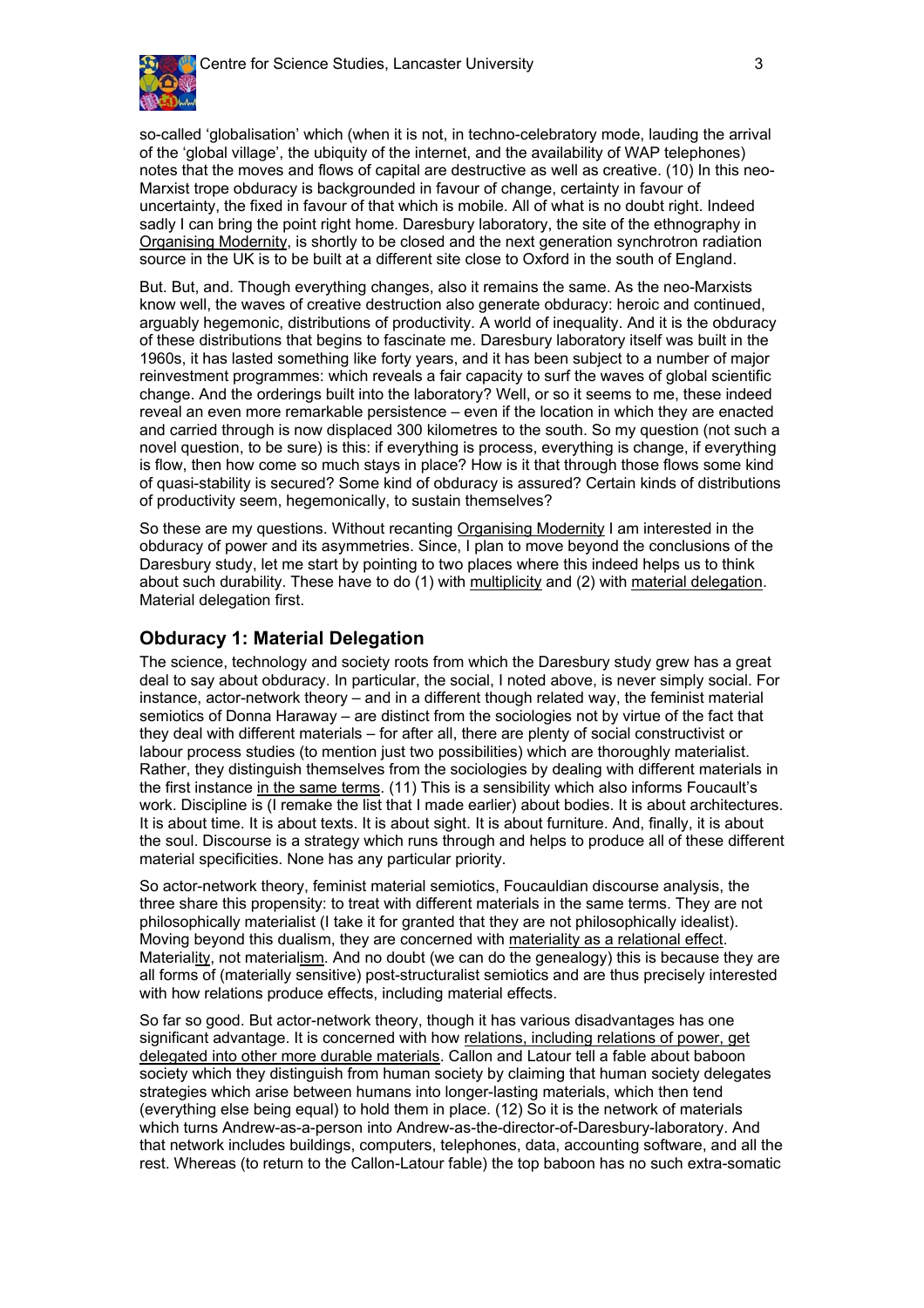

resources. Snarling, chest beating, and physical violence – these are his weapons of first, but also of last resort.

We needn't detain ourselves for too long with fables about baboons. The actor-network takehome message here is clear and very helpful. Obduracy is achieved in part by delegating what might have been purely social relations into other materials. Or, to return to a point I made earlier, it is achieved in part by virtue of the fact that there is no such thing as a purely social relation. (Though we also need to be cautious here, and not to slip into a version of technological determinism. It is not that objects – such as machines – have a form which holds willy-nilly. They have a form but that form is no more than an effect of the network of relations into which they are inserted, and which they then help to produce.)

At this point the virtues of the notion of (mainly implicit) strategy become clear. Strategies run through, produce, and are produced by materials, some of which tend to achieve a durability that helps to carry those strategies on. Indeed I worked through several examples of this logic in the Daresbury study. Think, for instance, of the accounting system. This had been in place for decades before I arrived, put in place in conformity with legal and organisational provisions, when the laboratory was established. This was an accounting system that took various material forms: for instance, office procedures, paperwork, account books (and later electronic accounts), certain kinds of skills, calculators (and later computers). At the same time it carried and enacted a certain strategic order. Briefly, this concerned what one might think of as 'due process'. That is, it was designed to ensure: that bills were paid when, and only when, they were due; that wages and salaries were paid when, and only when, they were due; that expenses were paid when, and only when, they were due. And all the rest. It reflected, that is, an organisational and legal logic – an aspect or an expression of what I called 'administration' in Organising Modernity.

So 'administration' was one strategy, a strategy delegated into the range of materials that I have just mentioned. Traces were left, for instance in the form of accounts, which enacted this strategy and made it more difficult (for instance) to perpetrate fraud. A kind of surveillance, it helped to work towards organisational obduracy, to the proper administration of the laboratory. 'Power to' keep things running smoothly. Power, indeed, to make other courses of action more awkward – like, for instance, the introduction of the management accounting system which was the big issue when I was carrying out my fieldwork. A big issue because it was, as it were, the materialisation of an alternative strategy of ordering, that of enterprise. A big issue because while the management accounting system needed to piggyback on the administrative accounting system its concerns were very different. No longer to do with fraud or due process, it was preoccupied with control, forward planning, productivity, delivery, trouble-shooting, target-setting, personal and organisational achievement, and meeting longer-term goals. Here the details don't matter. What's important is that the creation of a management accounting system can also be understood as a process in which a particular strategy, a particular mode of ordering, was being delegated into non-human materials. The obduracy of enterprise was going to depend on the production and ordering of all those different and heterogeneous bits and pieces.

This, then, is the first point. Actor-network theory – and the Daresbury study as an example of actor-network theory at work – offers us this key insight into the obduracy of distributions: that these are linked to material heterogeneity and the delegation of strategy into materials that happen to last.

# **Obduracy 2: Multiplicity**

And the second point? The point to do with multiplicity? How is it that multiplicity helps to secure obduracy and continuity?

In the abstract the answer is very simple. It is that when one strategy, one mode of ordering, runs into the sands, then another comes to the rescue. For (here is the fatal flaw of simple solutions, single strategies) any single ordering mode will reach its Waterloo, discover its nemesis, and come unstuck. Which means that if the organisation were to depend on that strategy alone, it too would come unstuck. This, yes, is a point which we visited earlier. Purity, pure plan, pure form, are not simply politically obnoxious but are also organisationally and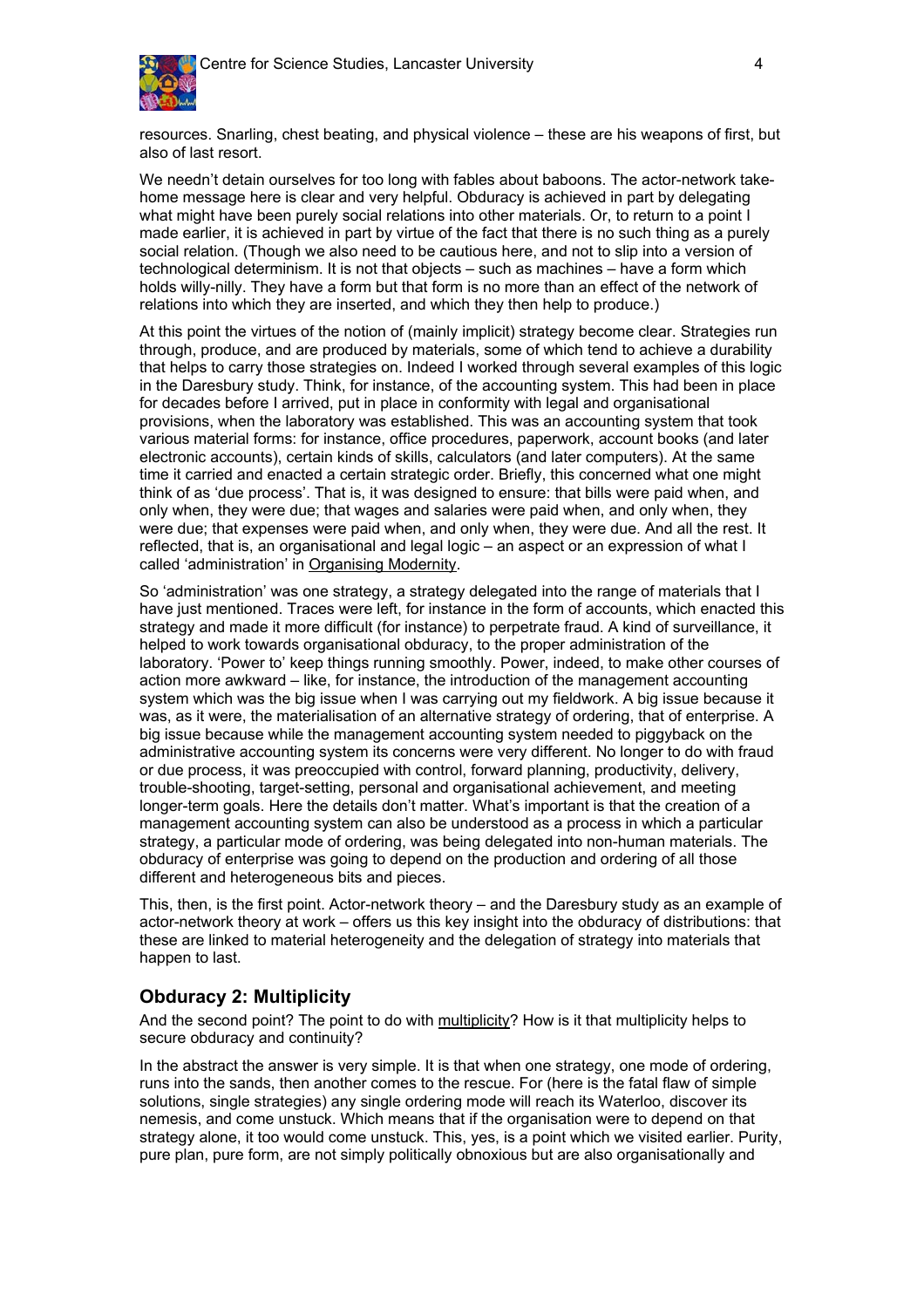

practically untenable – a point which I explored at some length in Organising Modernity, but which can also be found in Bruno Latour's Irreductions. (13)

Here is one small case. The ruthless logic of administrative propriety would have had the organisation spending untenable sums of money to put its archives into order, something which appeared to be a legal requirement, but one that had not been fulfilled. (14) This expenditure might not have brought the organisation to its knees – but equally, it made little sense from the point of view of turning the organisation into a successful enterprise. The solution? One that was messy: some money to make sure that the records were properly kept in order in the future; but no money to sort out the backlog of mess. Both these strategies, then, were partially blocked. Neither, by themselves, would (perhaps) have been tenable. Purity in ordering was not here an option, and the multiple orderings of the laboratory rolled on.

Here is another example that has to do with the design of a major piece of technical equipment – the so-called 'second Wiggler' and its associated beam-line. The technicalities are fascinating, but it is enough to note that this was a development that held out substantial scientific promise. With the new and intense radiation that would be created, experiments that had hitherto been impossible would become routine. In the first instance, then, to say it quickly, the design of this beam-line lay within a strategy of vocation. It was the materialisation of a future line of scientific puzzle-solving. But this strategy did not proceed in pure and splendid isolation. Each of the other strategies that I identified also played a part in the design. Enterprise, for instance, played a role. Would the set-up being created produce experimental resources which might be rented to cash-paying industrial clients? Well, the answer was yes (here there was not too much of a division between enterprise and vocation since by and large the industrial users wanted state-of-the-art equipment which was not so different from that sought within a vocational strategy). (15) But then administration appeared too, in various guises, the most relevant for our purposes being to do with the health and safety of employees. Of course no-one wanted to get killed by intense beams of X-rays or magnetic fields, but the safety strategies of administration demanded safeguards that might not always have seemed necessary to vocational scientists. For instance, they demanded automatic safety interlocks. It wasn't enough that people followed rules that kept them out of danger: the physical plant was to be ordered in such a way that if they strayed into dangerous places the X-rays were automatically switched off. All of which was then built into – that is delegated into – the physical plant itself.

I won't go further into this here. The point I am making is that no one strategy was ever sufficient by itself. In its purity it would not have lasted. I've given two examples but the point is general. A laboratory based purely on enterprise would have had nothing to sell because:

- 1. what it sold was a product of the ordering of vocational puzzle-solving; and
- 2. if it was to secure a return it also depended on the workings of administration to make sure that its bills were issued and paid.

But, conversely, a laboratory based purely on vocation would

- 1. never have found the necessary ways of raising additional funds by selling its services and thus securing new equipment – something at which enterprise excelled. And
- 2. it would rapidly have been closed down by the Health and Safety Executive for building lethal facilities.

(Needless to say a laboratory based purely on administration would have been equally unsuccessful!)

#### **Interlude: Articulation and Obduracy**

I've made two points about obduracy. This is produced in part by delegation into more durable materials. And it is secured in part by multiplicity – by the interference and (at least sometimes beneficial) interaction between different strategies or modes of ordering. Both of these arguments come from Organising Modernity. But now I want to reflect on a further possibility: that obduracy also similarity as well as difference. I'll explore this by talking about of articulation – the processes that articulate, or fail to articulate, voices.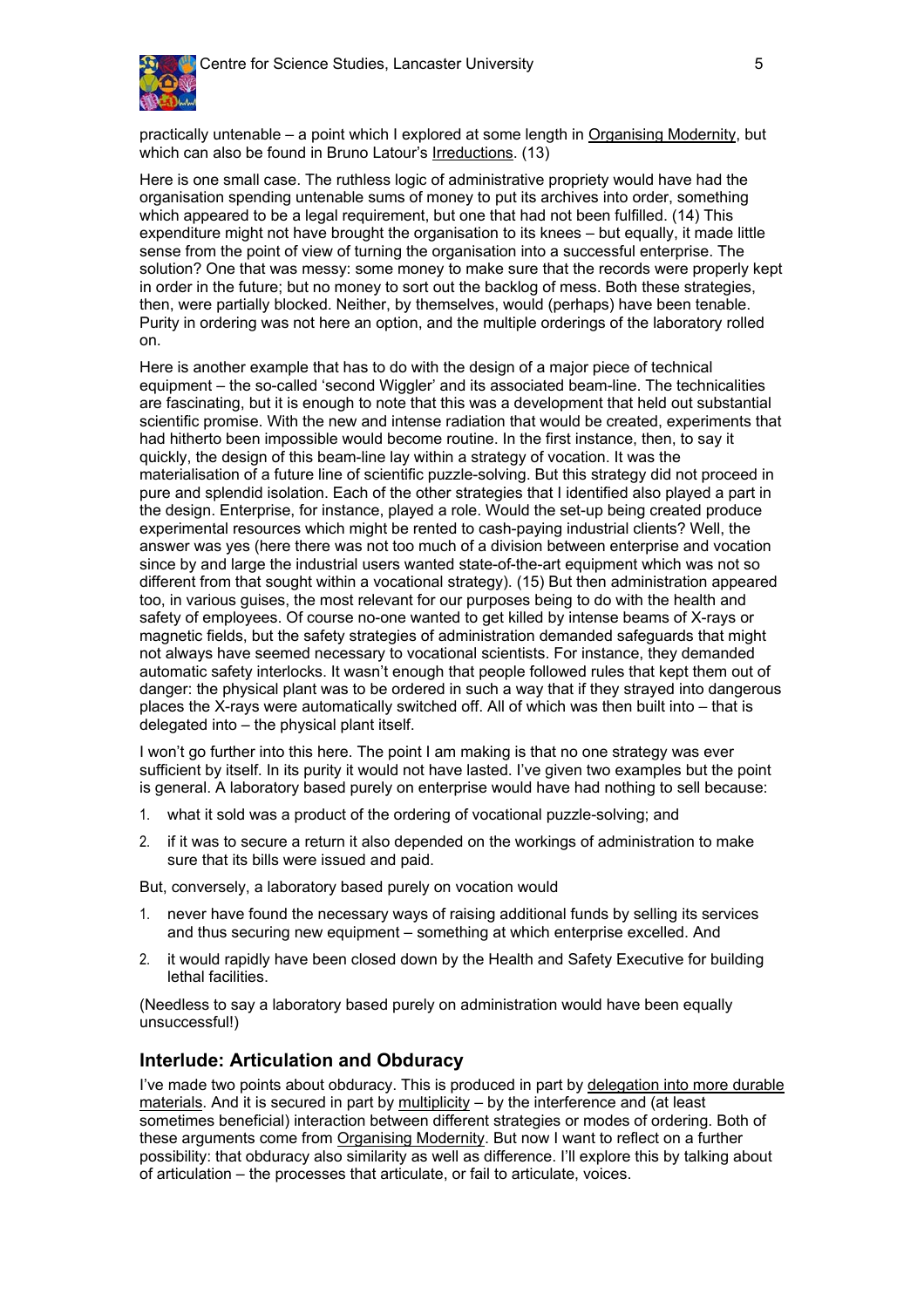

One of the enduring methodological issues in the book has to do with imputation: the imputation of modes of ordering. Many people asked me: why four? Leigh Star sympathetically suggested that she might have found many and smaller strategies at work. And in the book I also reflected on Michel Foucault's suggestion – mentioned above – that we all, after all, live in a single great modern episteme that sets limits to the conditions of possibility.

So: why four modes of ordering? Why not three, five, or as Leigh Star suggested, many? The immediate and unembarrassed answer is that there is no knock-down answer! In the course of the study I moved from two modes or ordering, to three, and ultimately (amid a good deal of teasing on the part of those who worked there) to four. I also imagined others – for example, an instrumental strategy of working class resistance. So there is no in principle answer. The only response that I could offer at the time (but it seems to be a good on) is that while imputation of patterns (in this case the strategies of modes of ordering) to complex empirical circumstances is always defeasible, the particular pattern that I discerned seemed to work pretty well given the circumstances and preoccupations of the study. The laboratory, I was sure, did not exist within and perform a single logic (notwithstanding the enthusiasm for liberal economics of the Thatcher regime), and that logic depended on others which deserved, so to speak, a voice of their own.

So I don't recant. But the business of articulating, of making a voice, of finding a voice, deserves further examination. And the argument that I want to make (and here I gratefully follow Donna Haraway but also Leigh Star and Ingunn Moser (16)) is that academic work is all about articulation. It is all about finding voices, or (if we take the uncertainties of imputation seriously) it is all about making voices. Let's run, then, with the idea that the Organising Modernity is about making voices. What does the book try to do here? What kinds of voices does it try to make?

Two points. First, it was giving voice to – or making a voice for – the frustrated and sometimes angry strategy of vocation. I've mentioned the source of that frustration above. To say it quickly, vocation, and particularly public-sector vocation, had little legitimate public space in the 1980s in the UK given the political onslaught by Thatcherism and its immoderate commitment to enterprise. In public debate vocation was often presented as parasitic (the public sector should be pared back), resistant to enterprise (the public sector was said to be populated by people with left-wing views who were resistant to necessary change) and/or self-interested and self-serving (the professions, even the 'noble profession' such as the law, were notorious, or so it was being claimed, for their restrictive practices). First, then, the book makes a voice for professional puzzle-solvers. It finds value in – and need for – vocation.

Second, the book gives voice to pluralism. For instance, it also finds need for the due process of administration. (17) In the end it even finds need for enterprise too – as I have already observed, it is not enterprise itself that is treated as the problem, but rather its hubris as the only and unavoidable way of ordering the world. The book, then, is in the second instance to be understood as a defence – and articulation of – a particular version of pluralism rather than, or an addition to, an articulation of vocation. All of which is fine, but is now in need of interrogation. For organisation also produces disorganisation (18). And articulations produce silences or disarticulations. The question, then, is: what does the book not articulate? what voices doesn't it make? what does it disarticulate?

There are some reflections on this in the book. It notes, for instance, that it doesn't deal much with class, and working class resistance, or, indeed, at all with gender and the issue of patriarchy. There are, to say it quickly, almost no women's voices in the book, even in the most straightforward empirical sense. These omissions are problematic but they do have one virtue: they are at least visible. Here are voices, the book tells us, which are not being articulated. The implicit challenge is to articulate voices, strategies, for class and patriarchy which don't get spoken for in this particular organisational study.

But what about those voices that are invisibly absent? But now we hit the difficulty that there are, at least in principle, indefinitely many missing voices. One example: I was not at the time aware at all of questions of ethnicity. Looking back, I don't recall talking to any people of colour at Daresbury. And, just as significantly, issues of ethnicity played no explicit role in the thinking that went into it. Indeed, it is only much more recently in talking with Helen Verran,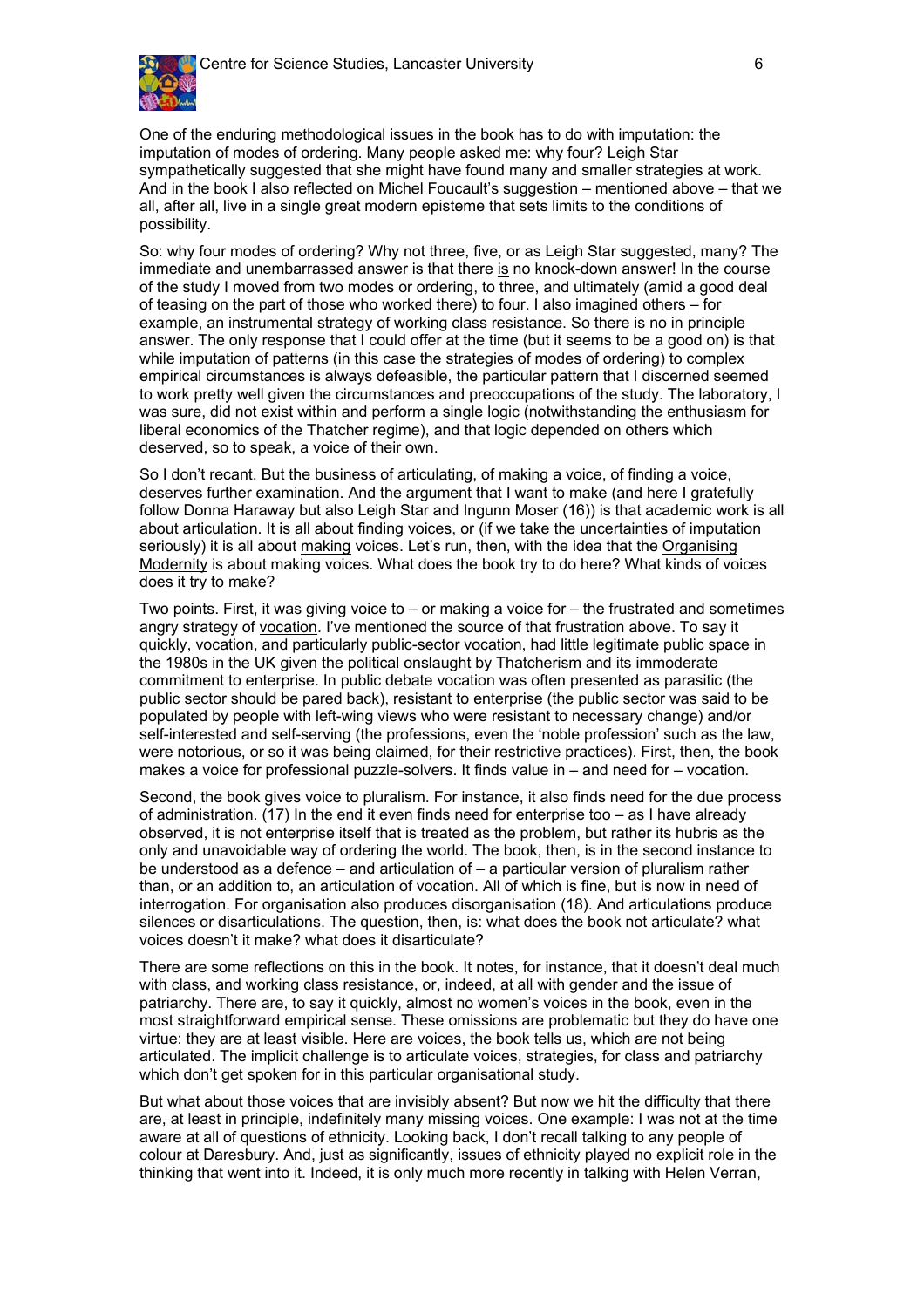

David Turnbull and Claudia Castañeda, that I have started to become aware of postcolonialism and its analyses of subalternism – analyses which it is now clear urgently need to be injected into 'mainstream' science, technology and society if we want to understand knowledge and its relations to power (19). I don't mention the absence of ethnicity in order to castigate myself or indeed the book. Rather I cite it both as an example of a missing voice which has become visible for me in retrospect, and because my concern here is how to think about the missing voices that are, so to speak, quite invisible. Voices that might be articulated. Voices that might be made.

There are several possibilities. One could go on looking for excluded and silenced groups. For instance I think of work disabled people (20). Or animals (Lars Risan and Donna Haraway talk of cows and dogs respectively) (21). Or human-non-human assemblages such as feminist cyborgs (22). Alternatively, one could return to the strategies themselves, and ask: what kinds of possibilities do they articulate? And which, correspondingly, do they disarticulate? Which is indeed one of Michel Foucault's concerns when he writes about the modern episteme.

I have already touched on his argument, but let's remind ourselves. In the way that he tells it, the modern episteme is to be understood as a single great all-encompassing set of strategies which produce what he sometimes calls the microphysics of the social, its enactment through the various material forms (architectural, textual, machinic) that I have listed above, the modern disciplined body, and the modern self-disciplining subject. Not to mention certain forms of knowledge, epistemologies of functional detail which match and correspond with the functional world, the ontology, similarly produced in the modern episteme. His emphasis, then, is on similarity rather than multiplicity. Organising Modernity goes looking for difference (as, for instance, does Annemarie Mol in her forthcoming book on disease, The Body Multiple) (23). By contrast, Foucault goes looking for similarity. But what happens if we do this?

The answer is going to come in two parts. It is that it is going to make both visible and invisible articulations and obduracies. But let's look first at what it makes visible. For the commitment to pluralism evaporates. Obduracy is no longer tracked back to difference. Instead, it is located in similarity. For, or so runs the argument, we are all caught in the great episteme, the great enabling predicament, of modernity. And we are all caught up in what Foucault calls the limits to the conditions of possibility. Possible alternative forms of ordering – and the subjectivities and the knowledges which go with these – are simply not available to us. At most, and at best, there are hints of other realities and strategies in rare places around the edges – what Foucault, and following him, Kevin Hetherington, refer to as the heterotopic (24). At which point (and this is the second part of the answer) the part of the answer that has to do with the production of invisible disarticulations and obduracies, Foucault – the radical – finds himself in a serious political predicament. For if one takes this line it appears that there is no way of breaking out of the strategies of the modern episteme. There is nothing to be done. Whatever their endless differences, all voices are made in terms of the same strategic principles. Obduracy is complete.

In Organising Modernity I turned away from this possibility. I was interested in the possibilities of articulating difference. But now, faced with the issue of obdurate disarticulation, it is time to return to Foucault. Or, more precisely, it is time to ask a rather smaller-scale question which follows on from Foucault's understanding of the modern episteme. The question is this: Are there are not similarities as well as differences between the different modes of ordering in the Daresbury study? Do they not have strategic elements in common? And if so, does this tend to add to the obduracy of ordering?

#### **Obduracy 3: Strategy and 'The Return'**

Let's go into this by thinking about Andrew.

He's at his desk one morning, scowling at a spread-sheet. What is the problem? The answer is that he's comparing the project plan for the Second Wiggler with the progress that's actually been made. And there is a difference. The project – a project of vital importance to the future of the laboratory, the so-called 'flagship project' – is beginning to fall seriously behind schedule. How does he know this? The quick answer is that the plan for the project has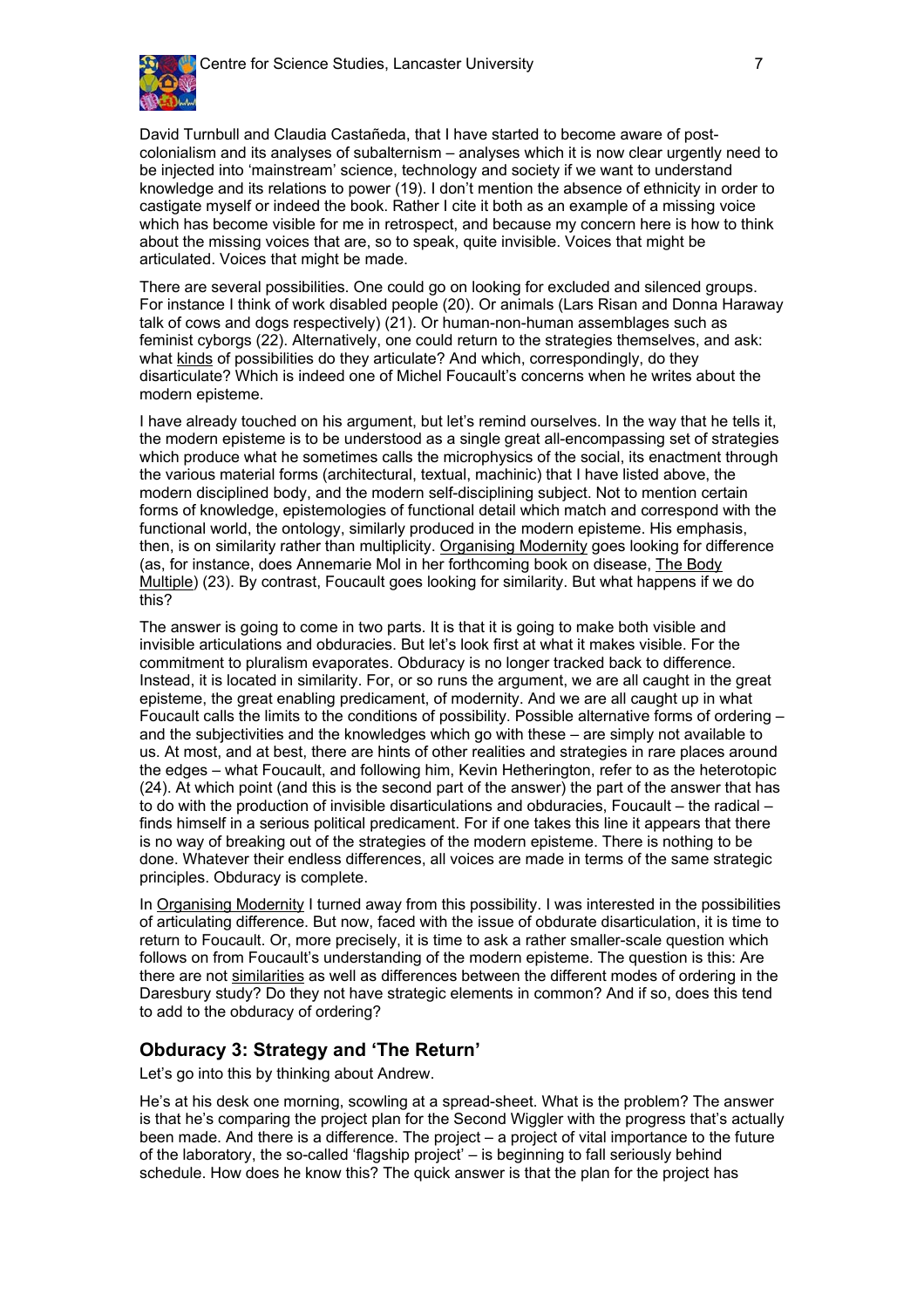

established a number of mileposts – mileposts which define, amongst other things, how much 'manpower' (I use the laboratory vernacular) should have been committed to the project by given dates. But when he looks at the reports of the manpower used it turns out that these are much lower than the targets that have been set in the plan. The contingency time for the project, the slack allowed in the planning to make up for delays, is already largely used up, even though the project has only recently started.

Here Andrew is being constituted as a large-scale strategist. Two comments about this:

- One: he is being made into what Bruno Latour calls a centre of calculation (25). Information is being created, collected, assembled, transcribed, transported to, simplified and juxtaposed in a single location, a centre, a panopticon, Andrew, where everything that is relevant can be seen. We could explore the networks, the translations, and the flows which generate him, his computer, and his desk, as a centre of calculation. If we were to do so we'd find, inter alia, a set of socio-technologies for generating inscriptions – traces which stand in, in a single place, for a whole set of events and processes distributed through time and space – a process of creating representations in one place – and continuing to create representations in one place. (26)
- Two: Andrew is also being made into an obligatory point of passage or a centre of translation: crudely, this means that when he issues orders something happens. Orders, for instance, to increase the level of manpower on the Second Wiggler. Orders which are not ignored. Again, it is possible to detail the network of socio-technologies entailed in this. These involve what amounts to a return journey – out from Andrew's desk, through memos, notes, emails, verbal commands, to skilled people and a bunch of tools, machines, computers, and organisational arrangements. Out, in other words, from the centre of this network to the periphery. To produce effects out there on the periphery. (27)

What does this teach us? The answer is that Andrew-as-strategist is a strategist because heand-his-computer lie at the centre of a network of relations which have turned him indeed into a centre. And this has happened because there is a circular flow of what Bruno Latour calls immutable mobiles out from the centre (in the form of commands, demands) and back to the centre (in the form of representations and other returns). The centre becomes a centre as a result of the asymmetrical configuration of this network and the flows that move along it. The efforts of all the elements in the network are directed by, and belong to, the centre which comes to stand for and articulate them all. Like a capitalist firm, it 'profits' (I use the term metaphorically as well as literally) because it secures a return. A return to base.

All of which is elementary actor-network theory. But the important point in the present context is that the same pattern, the same asymmetries which perform a distinction between centre and periphery, the same 'logic of the return', in enterprise are also at work in vocation and administration. Yes, there are differences. It was the differences to which I attended in Organising Modernity. But the similarities are just as real. For instance, the vocational scientist gathers and treats with data – those representatives of phenomena widely dispersed through time and space. And then she works upon selected features of the world in order to secure those data. She, too, is both a centre of calculation and a centre of translation. She, too, secures a return, the return which was precisely explored by Bruno Latour and Steve Woolgar in Laboratory Life (28). But the logic of the return applies just as much again to administration – for here again there is a centre, there are flows between that centre and its peripheries, and those flows take the form of translations (on the way out: 'do this', 'do that') and representations (miniaturised and concentrated depictions of events that are spread out through time and place which take, for instance, the form of committee minutes or bookkeeping).

My argument, then, is that notwithstanding their differences, enterprise, vocation and administration have in common that they produce a return. They have in common that they work by generating a centre and its peripheries. And they have in common that that centre and those peripheries are generated by flows which go out and back. And that those flows take the form of translations (on the way out) and representations or articulations (on the way back in). They all work within the logic of the return (29). It is therefore unsurprising to discover that though they sometimes fight, they are also, at least at times, quite happy to coexist. For there is nothing in their basic ontologies that separates them. They share a general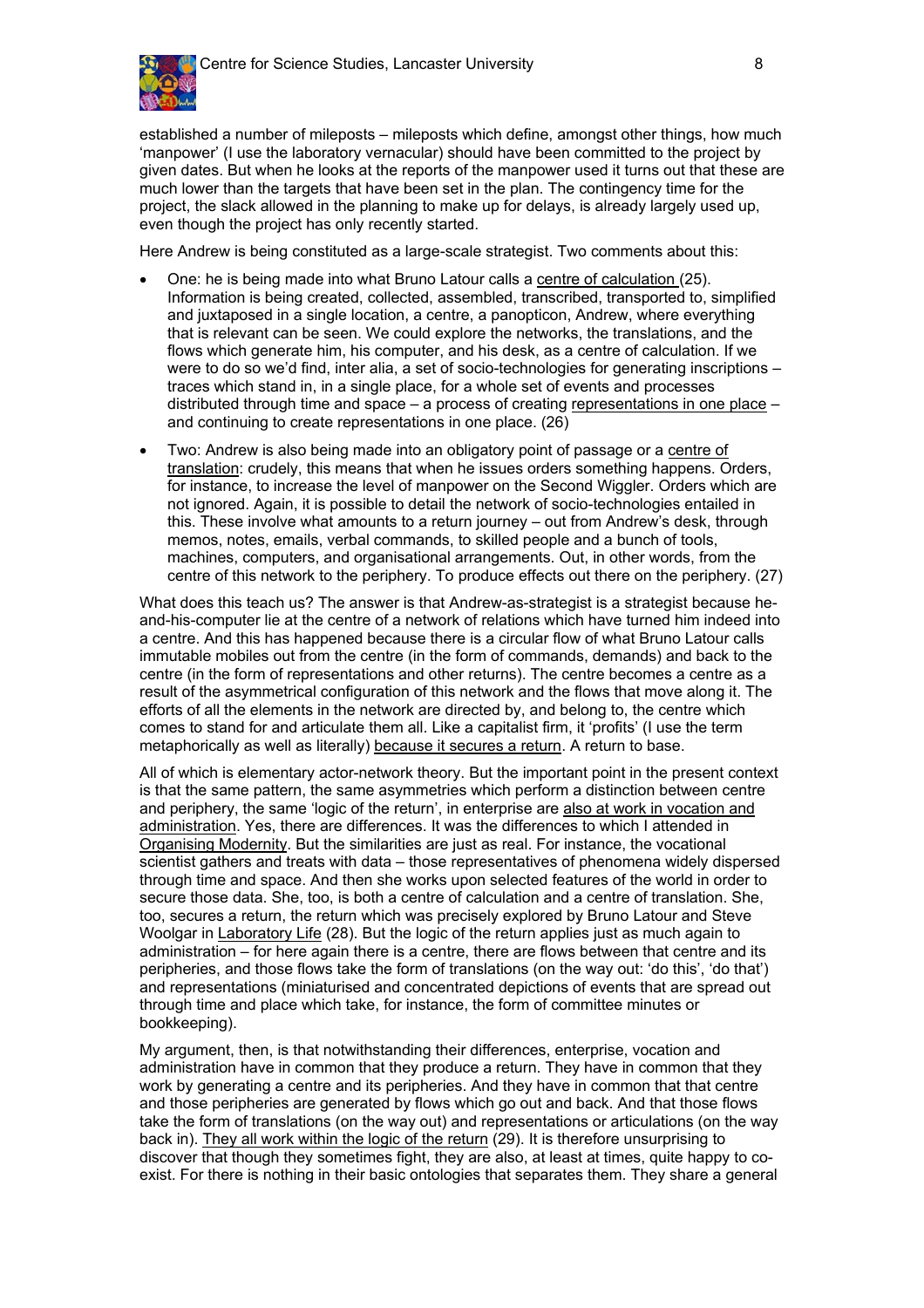

approach to the world and its possibilities. A general approach that assumes the need for centres, centred subjectivities, and the need to, the necessity, to come back. A general approach which indeed sets more or less shared limits to the conditions of possibility. A general approach which increases the obduracy of those conditions of possibility. And, the crucial discovery, a general approach which disarticulates that which does not comply with the logic of the return.

# **Obduracy 4: Strategy**

I've made three arguments about obduracy and way this secures asymmetries in distributions, including the distributions of articulations. First, I've said that these asymmetries are secured more in a more robust manner if they are delegated into more durable materials. Second, I've said that these are secured more firmly to the extent that they can play upon the flexibility of strategic multiplicity and pluralism. And third, I've also said that they are sustained more durably by virtue of the way in which the different strategies within that pluralism also tend to resonate with one another – and in particular to secure articulations within what I have called the logic of the return.

But I want to conclude with a final thought – and it is one that I touched on earlier when I talked about Foucault's modern episteme. There I noted that the virtue of stressing similarity (what it is that the strategies within the modern episteme might have in common) is that it makes the obdurate articulations and disarticulations of modernity and both visible and invisible. It makes the articulations visible because it allows us to explore the logic of the modern disciplinary strategy. Indeed, my analysis of the return can be seen as a specific example of this: articulation becomes possible in Daresbury Laboratory to the extent it accords with a logic of the return – or, to be more precise, certain specific versions of the logic of the return, those produced within enterprise, vocation and administration. At the same time certain disarticulations are thrown into relief in this analysis. I've mentioned two versions of this disarticulation.

- First, there are the other laboratory versions of the return that don't fit enterprise. Sometimes, at least, in the political climate of the 1980s, these were disarticulated and silenced by the hubris of enterprise.
- Second, there are disarticulations which didn't find a place in the stories that I told in the laboratory: I've mentioned class, gender and ethnic voices.

But what is it that allows us to make these articulations visible? At least potentially, to give them a voice? I think that the answer is a reflection of Foucault's political predicament that I mentioned above. It is that they all lie within, or help to produce, the modern strategic episteme. And, in particular, that they can all be understood as versions of the logic of the return. This is an argument that I cannot explore properly here – and indeed it deserves careful elaboration. But it is my suggestion that the possibility of articulating voices for (for instance) class, gender or ethnic collectivities is precisely secured by virtue of the fact that they, too, can be treated as projects which have the possible effect of making a centre – the collectivity in question. They can be understood precisely as strategies for securing a return for that centre – in the form of representations which give (or make) voice. And they can be understood precisely as strategies which, as a part of this, require the production of mechanisms of translation which will secure an ordering which is less unjust in terms of (for instance) the distributions that derive from class, patriarchy and ethnicity.

To note that these politically liberatory projects lie within and draw strength from the logic of the return is not to seek to undermine their importance. The modern strategy of the return remains an essential mode of articulation – and a great deal stands and falls in the struggles between the different versions of the return that subsist within this great strategy for articulation. Whole orderings, forms of knowledge, sets of subjectivities, and distributions of power are at stake. But there is something else too. For, taken together, the articulations within the logic of the return secure their strategic obduracy – which means that they tend to disarticulate any orders that do not fall into and reproduce this strategic pattern.

Indeed, it is possible to make the point even more precisely – and this takes us straight to Foucault's political predicament. As organisational sociologists David Knights and Glen Morgan some while ago noted, Foucault's understanding of the modern episteme (indeed its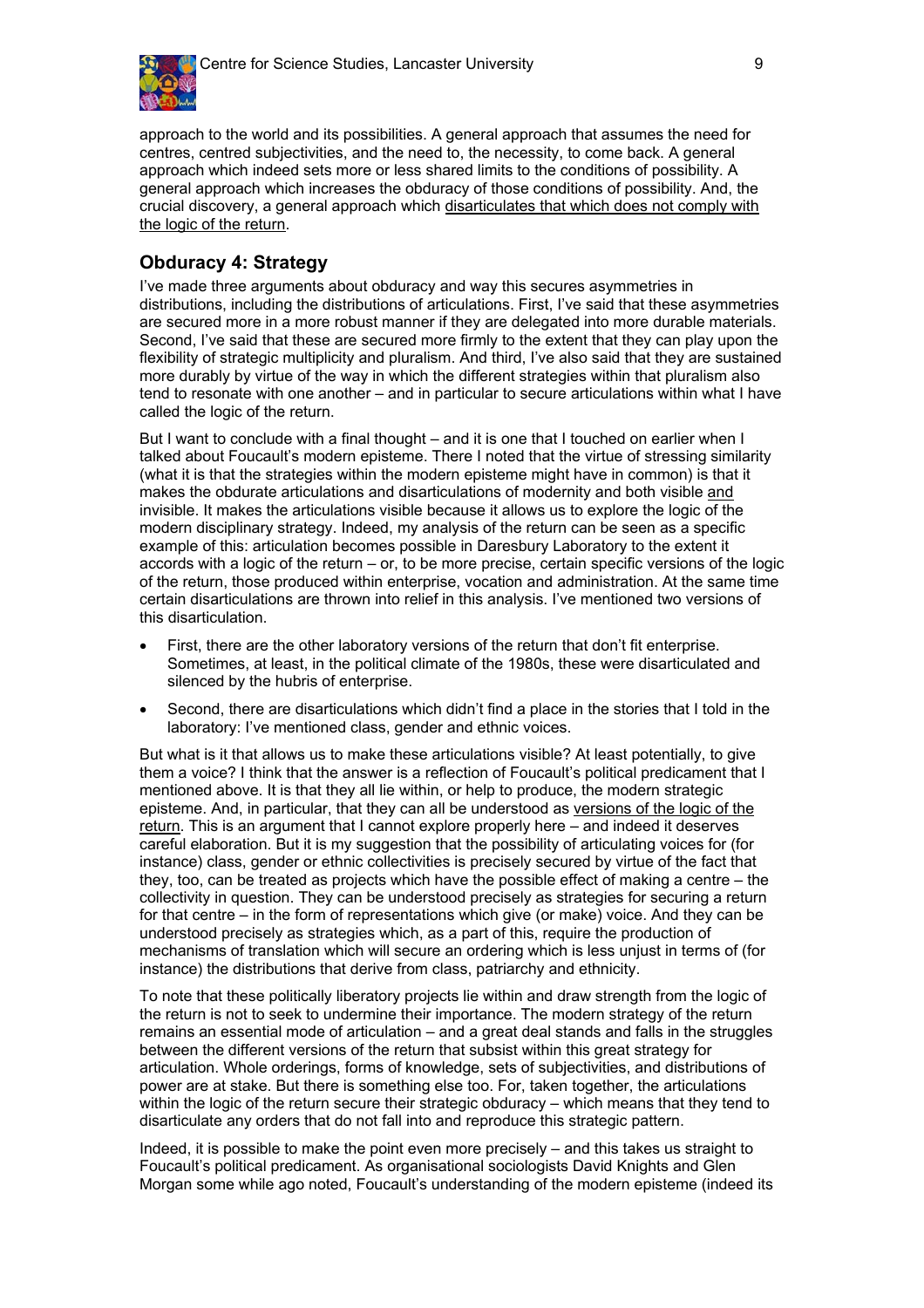

predecessors too, though I leave this on one side here) depends upon – is built around – the notion of strategy (30). In his analysis epistemes are hegemonic strategic arrangements. They work displace alternative strategies. This is why they set limits to the conditions of possibility. That which lies outside (for us) the modern strategy is not possible, not thinkable, not liveable. It does not exist. But (and this is Knights' and Morgan's central point) to talk of strategy also poses problems. The notion, they observe, did not always exist. It has its own historical genealogy – derived no doubt from the military. It is not that it is necessarily inappropriate. It may well help us to understand the implicit and explicit orderings performing themselves, for instance through the managerially-relevant sections of Daresbury Laboratory – or indeed in the Western world, over the last two hundred years. But as a general term for understanding ordering it will not do. So, to put the point in the language that I have struggled with in this paper, the notion of strategy (which runs not only through Foucault's genealogy, but also through my own analysis in Organizing Modernity is to disarticulate and an unmake any possible voices that are not strategic. That do not subsist within the logic of the return.

This, then, is the final and obdurate distribution: that we work and write within strategy, within the logic of the return. That we therefore collude in disarticulation of possibly non-strategic voices – a collusion that is almost impossible to resist, given the productivity of strategy in its modern disciplinary form. There are, it is true, many straws in the wind. Talk of fluidity and fractionality, talk of mobile identities, attempts to refuse a politics of identity, metaphors such as diffraction, partial connection, interference, oscillation, or fire – there are many attempts to push up against the limits that are set by the conditions of strategic possibility. But this is work that still has to be done – and it is work which will, I think, require the creation of something very different from the modern academic and political conditions of production. But this is where I stop. Up against my own version of the limits to the conditions of possibility. I simply note that the jangling asymmetries in power and articulation that they produce are obdurate. Indeed hegemonic.

#### **Notes**

\* I am most grateful to Claudia Castañeda, Kevin Hetherington, Annemarie Mol, Ingunn Moser, Vicky Singleton, David Turnbull and Helen Verran for discussion, support, encouragement, and resistance.

(1) The reference is Law (1994).

(2) For further commentary see Cooper and Law (1995).

(3) See, in particular, work from the actor-network tradition. For an introduction see Latour (1987), Law (1992) and, most recently, Law and Hassard (Law and Hassard 1999). For debate about human and non-human actors see the exchange between Callon and Latour (1992) and Collins and Yearley (1992).

(4) See, For instance, Mol (1998; 2001; 1994).

(5) For examples see Mol (2001) and Law (2001).

(6) Here the argument owed much to Zygmunt Bauman's understanding of the Holocaust. See Bauman (1989).

(7) Foucault develops these arguments through the entire body of his work. See, for instance, his (1971; 1972; 1976; 1979).

(8) Barry Barnes, writing in a different tradition, usefully distinguishes between 'power to' (power as the productivity of social relations) and 'power over' (the differential distribution of productivity), like Foucault giving analytical priority to the former. See Barnes (1988).

(9) The quotation comes from Karl Marx and Friedrich Engels' The Communist Manifesto. See their (1967).

(10) For different examples of the genre see Castells (1996), Harvey (2000) and Lash and Urry (1994).

(11) On actor-network theory see Latour (1987), Law (1992) and Law and Hassard (Law and Hassard 1999). For feminist materio-semiotics see Haraway (1991a; 1991b; 1992; 1997).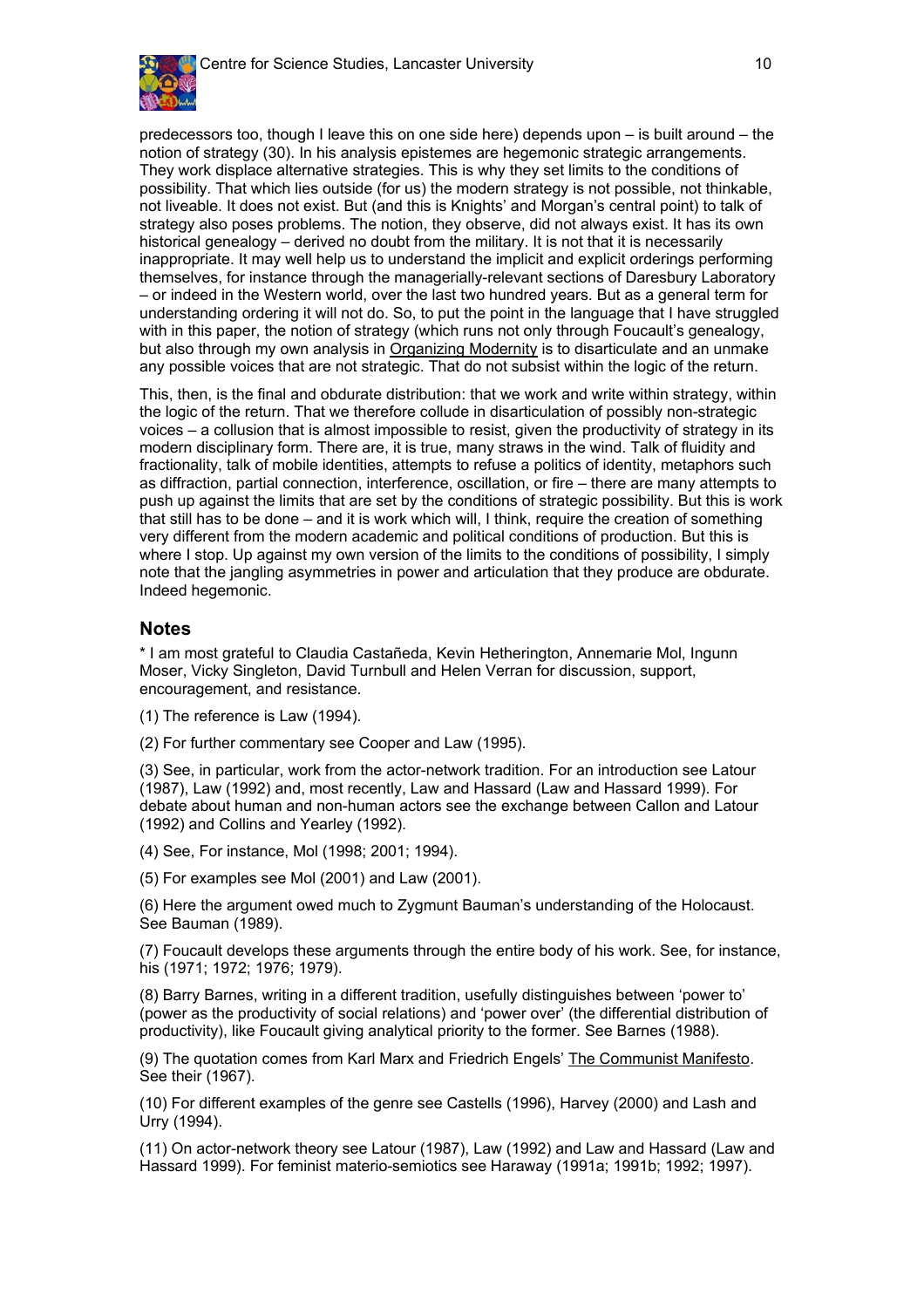

(12) See Callon and Latour (1981).

(13) See a beautiful Interlude to his Irreductions. In this he talks about the way in which colonialism came in the variegated form of priests, administrators, geographers, merchants, soldiers and engineers. These all arrived, says Latour, simultaneously, while also, and endlessly, insisting on their differences. Then he goes on:

'If they had come completely united, sharing the same beliefs and the same gods and mixing all the sources of potency like the conquerors of the past, they would have been still more easily defeated, since an injury to one would have been an injury to all.

But they came together, each one separated and isolated in his virtue, but all supported by the whole. With this infinitely fragile spider's web, they paralyzed all the other worlds, ensnared all the islands and singularities, and suffocated all the networks and fabrics.' Latour (1984) page 203.

(14) For details see Law (1991). In fact, as it transpired, it was not a legal requirement – the rules had been misunderstood.

(15) The real struggle came in getting access to the best facilities once they were available – for what they called 'beamtime' was a scarce resource.

(16) See, for instance, Star (1991) and Moser and Law (1998a).

(17) The necessity of administration has recently been explored by Paul du Gay. See his (2000).

(18) The argument is developed from its post-structuralist origins in Robert Cooper's (1986).

(19) See, for instance, Castañeda (1999), Turnbull (1993; 2000) and Verran (1998).

(20) In the context of science, technology and society, see Moser (2000; 1998a; 1998b; 1999) and Callon and Rabeharisoa (1999).

(21) This work is new and is currently unpublished. But see Smart (1993) for an actor-network informed analysis of animals and animal subjectivities.

(22) See Haraway (1991a) and Moser (1998).

(23) See Mol (2001).

(24) See Foucault (1986) and Hetherington (1997; 1999; 1997)

(25) Here I draw on Bruno Latour's important paper, 'Drawing Things Together.' See Latour (1990).

(26) The argument about inscription devices is spelled out in Latour and Woolgar (1979).

(27) This style of analysis is developed in a series of empirical studies in the actor-network tradition. See, for instance Callon (1986), Latour (1988) and Law (1986).

(28) See Latour and Woolgar (1979).

(29) The argument about the logic of the return is further considered in Law and Hetherington (2000).

(30) See Knights and Morgan (1990).

#### **References**

Barnes, Barry (1988), The Nature of Power, Cambridge: Polity Press.

Bauman, Zygmunt (1989), Modernity and the Holocaust, Cambridge: Polity Press.

Callon, Michel (1986), 'Some Elements of a Sociology of Translation: Domestication of the Scallops and the Fishermen of Saint Brieuc Bay', pages 196-233 in John Law (ed.), Power, Action and Belief: a new Sociology of Knowledge? Sociological Review Monograph, 32, London: Routledge and Kegan Paul.

Callon, Michel, and Bruno Latour (1981), 'Unscrewing the Big Leviathan: how actors macrostructure reality and how sociologists help them to do so', pages 277-303 in Karin D. Knorr-Cetina and Aaron V. Cicourel (eds), Advances in Social Theory and Methodology: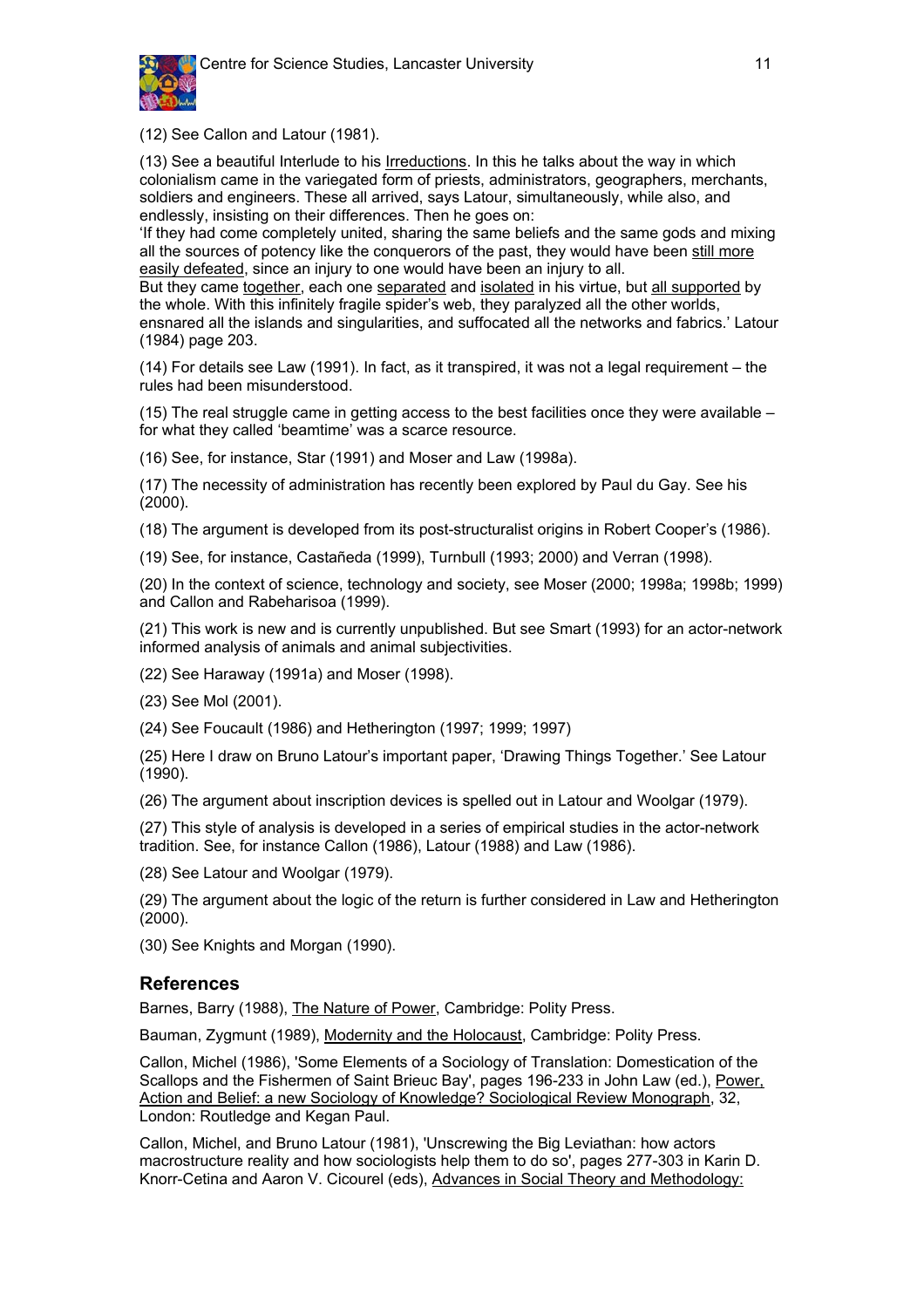

Toward an Integration of Micro- and Macro-Sociologies, Boston, Mass: Routledge and Kegan Paul.

Callon, Michel, and Bruno Latour (1992), 'Don't Throw the Baby Out with the Bath School! A Reply to Collins and Yearley', pages 343-368 in Andrew Pickering (ed.), Science as Practice and Culture, Chicago: Chicago University Press.

Callon, Michel, and Vololona Rabehariso (1999), 'Gino's Lesson on Humanity', , , Paris: Ecole des Mines de Paris.

Castañeda, Claudia (1999), 'Toward a Post-colonial Science Studies', http://www.lancs.ac.uk/users/scistud/working\_paper4.

Castells, Manuel (1996), The Rise of the Network Society, Oxford: Blackwell.

Collins, H.M., and Steven Yearley (1992), 'Epistemological Chicken', pages 301-326 in Andrew Pickering (ed.), Science as Practice and Culture, Chicago: Chicago University Press.

Cooper, Robert (1986), 'Organization/Disorganization', Social Science Information, 25: 299- 335.

Cooper, Robert, and John Law (1995), 'Organization: Distal and Proximal Views', pages 275- 301 in Samuel B. Bachrach, Pasquale Gagliardi, and Bryan Mundell (eds), Research in the Sociology of Organizations: Studies of Organizations in the European Tradition, 13, Greenwich, Conn.: JAI Press.

du Gay, Paul (2000), In Praise of Bureaucracy: Weber, Organization, Ethics, London, Thousand Oaks, New Delhi: Sage.

Foucault, Michel (1971), Madness and Civilization: a History of Insanity in the Age of Reason, London: Tavistock.

Foucault, Michel (1972), The Archaeology of Knowledge, London: Tavistock.

Foucault, Michel (1976), The Birth of the Clinic: an Archaeology of Medical Perception, London: Tavistock.

Foucault, Michel (1979), Discipline and Punish: the Birth of the Prison, Harmondsworth: Penguin.

Foucault, Michel (1986), 'Of Other Spaces', Diacritics, 22-27.

Haraway, Donna (1991a), 'A Cyborg Manifesto: Science, Technology and Socialist Feminism in the Late Twentieth Century', pages 149-181 in Donna Haraway (ed.), Simians, Cyborgs and Women: the Reinvention of Nature, London: Free Association Books.

Haraway, Donna (1991b), 'Situated Knowledges: the Science Question in Feminism and the Privilege of Partial Perspective', pages 183-201 in Donna Haraway (ed.), Simians, Cyborgs and Women: the Reinvention of Nature, London: Free Association Books.

Haraway, Donna (1992), 'The Promises of Monsters: a Regenerative Politics for Inappropriate/d Others', pages 295-337 in Lawrence Grossberg, Cary Nelson, and Paul Treichler (eds), Cultural Studies, New York and London: Routledge.

Haraway, Donna J. (1997), Modest\_Witness@Second\_Millenium.Female\_Man©\_Meets\_Oncomouse™: Feminism and Technoscience,, New York and London: Routledge.

Harvey, David (2000), Spaces of Hope, Edinburgh: Edinburgh University Press.

Hetherington, Kevin (1997), The Badlands of Modernity: Heterotopia and Social Ordering, London: Routledge.

Hetherington, Kevin (1999), 'From Blindness to blindness: Museums, Heterogeneity and the Subject', pages 51-73 in John Law and John Hassard (eds), Actor Network Theory and After, Oxford and Keele.: Blackwell and the Sociological Review.

Hetherington, Kevin, and Rolland Munro (eds) (1997), Ideas of Difference: Social Spaces and the Labour of Division, , Sociological Review Monograph. Oxford: Blackwell.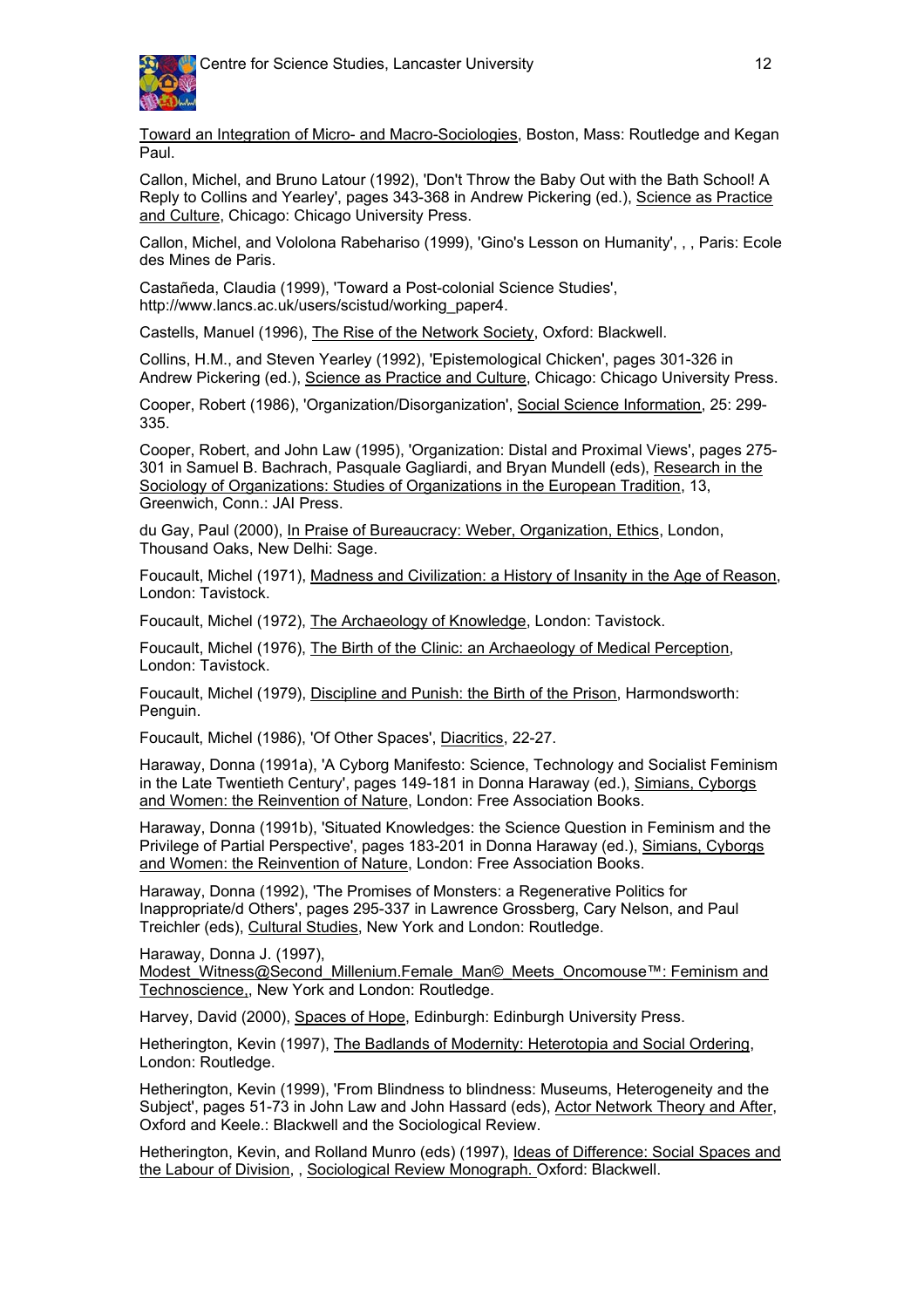

Knights, David, and Glenn Morgan (1990), 'The Concept of Strategy in Sociology: a Note of Dissent', Sociology, 24: 475-483.

Lash, Scott, and John Urry (1994), Economies of Signs and Space, London, Thousand Oaks, New Delhi: Sage.

Latour, Bruno (1984), 'Irréductions', pages 169-265 in Les Microbes: Geurre et Paix suivi de Irréductions, Paris: Métaillé.

Latour, Bruno (1987), Science in Action: How to Follow Scientists and Engineers Through Society, Milton Keynes: Open University Press.

Latour, Bruno (1988), The Pasteurization of France, Cambridge Mass.: Harvard.

Latour, Bruno (1990), 'Drawing Things Together', pages 19-68 in Michael Lynch and Steve Woolgar (eds), Representation in Scientific Practice, Cambridge, Mass: MIT Press.

Latour, Bruno, and Steve Woolgar (1979), Laboratory Life: the Social Construction of Scientific Facts, Beverly Hills and London: Sage.

Law, John (1986), 'On the Methods of Long Distance Control: Vessels, Navigation and the Portuguese Route to India', pages 234-263 in John Law (ed.), Power, Action and Belief: a new Sociology of Knowledge? Sociological Review Monograph, 32, London: Routledge and Kegan Paul.

Law, John (1991), 'Power, Discretion and Strategy', pages 165-191 in John Law (ed.), A Sociology of Monsters? Essays on Power, Technology and Domination, Sociological Review Monograph, 38, London: Routledge.

Law, John (1992), 'Notes on the Theory of the Actor-Network: Ordering, Strategy and Heterogeneity', Systems Practice, 5: 379-393.

Law, John (1994), Organizing Modernity, Oxford: Blackwell.

Law, John (2001), Aircraft Stories: Decentering the Object in Technoscience, Durham, N.Ca.: Duke University Press.

Law, John, and John Hassard (eds) (1999), Actor Network Theory and After, Oxford and Keele: Blackwell and the Sociological Review.

Law, John, and Kevin Hetherington (2000), 'Materialities, Spatialities, Globalities', in John Bryson, Peter Daniels, Nick Henry, and Jane Pollard (eds), Knowledge, Space, Economy, London: Routledge.

Marx, Karl, and Friedrich Engels (1967), The Communist Manifesto, Harmondsworth: Penguin.

Mol, Annemarie (1998), 'Missing Links, Making Links: the Performance of Some Artheroscleroses', pages 144-165 in Annemarie Mol and Marc Berg (eds), Differences in Medicine: Unravelling Practices, Techniques and Bodies, Durham, NCa. and London: Duke University Press.

Mol, Annemarie (2001), The Body Multiple: Ontology in Medical Practice, Durham, N. Ca., and London: Duke University Press, forthcoming.

Mol, Annemarie, and Marc Berg (1994), 'Principles and Practices of Medicine: the Coexistence of Various Anaemias', Culture, Medicine and Psychiatry, 18: 247-265.

Moser, Ingunn (1998), 'Kyborgens Rehabilitering', in Kristin Asdal, Anne-Jorunn Berg, Brita Brenna, Ingunn Moser, and L. Rustad (eds), Betatt av viten. Bruksanvisninger til Donna Haraway, Oslo: Spartacus.

Moser, Ingunn (2000), 'Against Normalisation: Subverting Norms of Ability and Disability', Science as Culture, 9: 201-240.

Moser, Ingunn, and John Law (1998a), ''Making Voices': Disability, Technology and Articulation', .